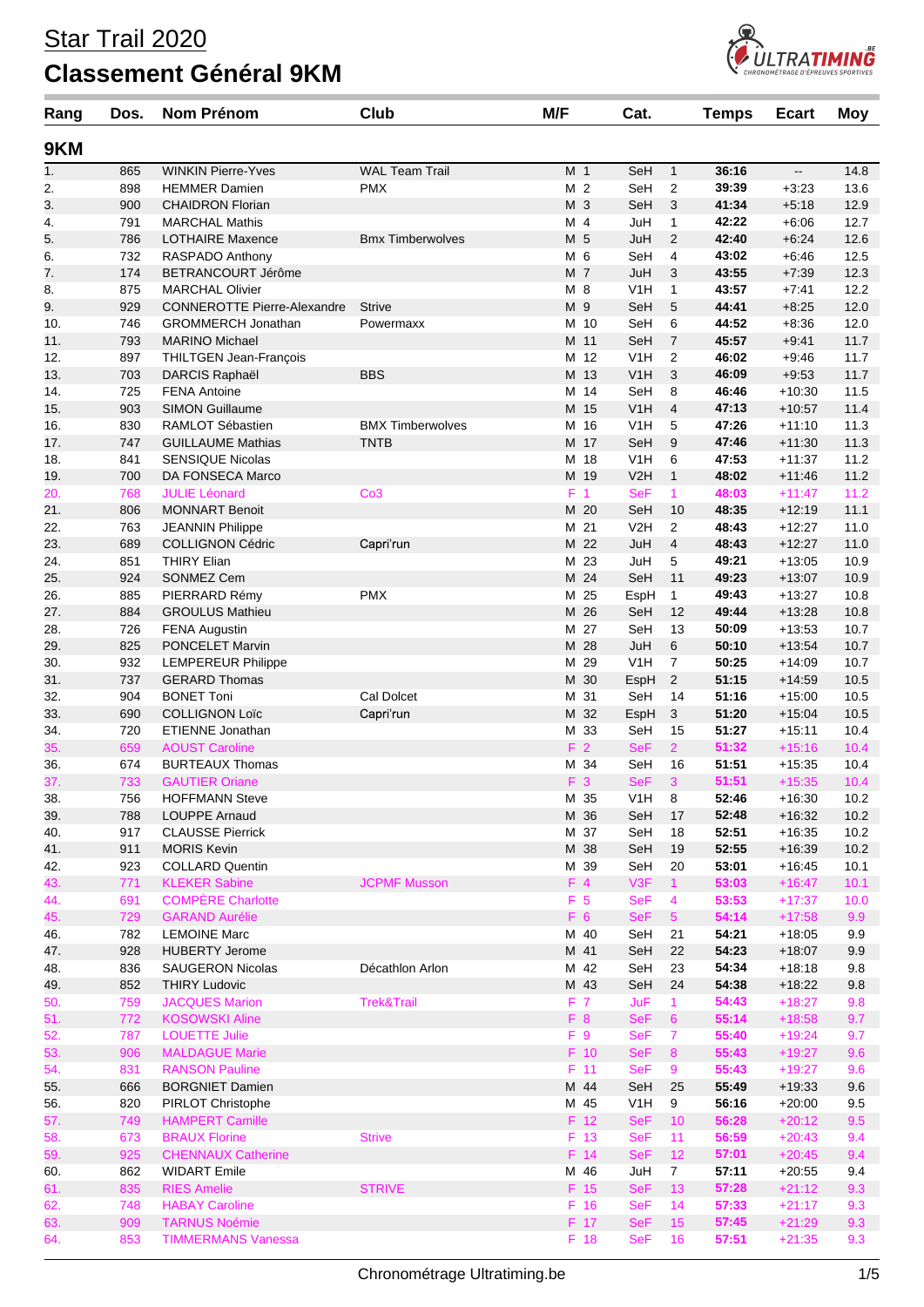

| Rang | Dos. | Nom Prénom                 | Club                         | M/F  | Cat.             |                  | <b>Temps</b> | <b>Ecart</b> | <b>Moy</b> |
|------|------|----------------------------|------------------------------|------|------------------|------------------|--------------|--------------|------------|
| 65.  | 789  | <b>LUANA Peternelli</b>    |                              | F 19 | <b>SeF</b>       | 17               | 58:25        | $+22:09$     | 9.2        |
| 66.  | 908  | <b>JACOB Florence</b>      |                              | F.   | 20<br><b>SeF</b> | 18               | 58:35        | $+22:19$     | 9.2        |
| 67.  | 697  | <b>COTON Pierrot</b>       | Powermaxx                    | M 47 | JuH              | 8                | 58:35        | $+22:19$     | 9.2        |
| 68.  | 696  | <b>COTON Michel</b>        |                              | M 48 | V1H              | 10               | 58:36        | $+22:20$     | 9.2        |
| 69.  | 889  | <b>DEHUT Maxime</b>        |                              | M 49 | EspH             | 4                | 58:48        | $+22:32$     | 9.1        |
| 70.  | 701  | <b>DAMIEN Valerie</b>      |                              | F 21 | V1F              | $\mathbf{1}$     | 59:18        | $+23:02$     | 9.1        |
| 71.  | 803  | MICHIELSENS David          |                              | M 50 | V1H              | 11               | 59:19        | $+23:03$     | 9.1        |
| 72.  | 896  | <b>JUBERT Paulin</b>       |                              | M 51 | EspH             | 5                | 59:21        | $+23:05$     | 9.0        |
| 73.  | 883  | ROCCAZZELLA Francesco      |                              | M 52 | SeH              | 26               | 59:23        | $+23.07$     | 9.0        |
| 74.  | 880  | <b>BOUR Frederic</b>       |                              | M 53 | V <sub>2</sub> H | 3                | 59:25        | $+23:09$     | 9.0        |
| 75.  | 812  | <b>PAILLOT Laurent</b>     |                              | M 54 | SeH              | 27               | 59:26        | $+23:10$     | 9.0        |
| 76.  | 864  | <b>WIDART Vincent</b>      | $\overline{1}$               | M    | 55<br>V1H        | 12               | 1:00:16      | $+24:00$     | 8.9        |
| 77.  | 869  | <b>WIDART Arthur</b>       |                              | M 56 | JuH              | 9                | 1:00:17      | $+24:01$     | 8.9        |
| 78.  | 918  | <b>GAUTHIER Alain</b>      |                              | м    | 57<br>V2H        | 4                | 1:00:18      | $+24:02$     | 8.9        |
| 79.  | 921  | <b>DECUYPER Regis</b>      | <b>Bil runners</b>           | M 58 | V2H              | 5                | 1:00:20      | $+24:04$     | 8.9        |
| 80.  | 817  | PIERRARD Jonathan          |                              | M 59 | SeH              | 28               | 1:00:28      | $+24:12$     | 8.9        |
| 81.  | 933  | <b>ZEVENNE Nathalie</b>    |                              | F 22 | V1F              | 2 <sup>2</sup>   | 1:00:39      | $+24:23$     | 8.9        |
| 82.  | 870  | <b>CHARNEUX Christophe</b> |                              | M 60 | V <sub>1</sub> H | 13               | 1:00:39      | $+24.23$     | 8.9        |
| 83.  | 677  | <b>CARETTE Bertrand</b>    |                              | M 61 | SeH              | 29               | 1:00:40      | $+24:24$     | 8.9        |
| 84.  | 826  | <b>POUYOL Marianne</b>     | <b>Arel Trail Luxembourg</b> | F.   | 23<br><b>SeF</b> | 19               | 1:01:03      | $+24:47$     | 8.8        |
| 85.  | 767  | <b>JOORIS Jessy</b>        |                              | F 24 | <b>SeF</b>       | 20               | 1:01:04      | $+24:48$     | 8.8        |
| 86.  | 915  | <b>RAVEZ Sophie</b>        |                              | F 25 | V <sub>1</sub> F | 3                | 1:01:04      | $+24:48$     | 8.8        |
| 87.  | 914  | <b>CAMBIER Xavier</b>      |                              | M 62 | V1H              | 14               | 1:01:06      | $+24:50$     | 8.8        |
| 88.  | 739  | <b>GERKENS Antoine</b>     |                              | M 63 | JuH              | 10               | 1:01:20      | $+25:04$     | 8.8        |
| 89.  | 712  | <b>DELFORGE Tiffany</b>    | Décathlon Arlon              | F.   | 26<br><b>SeF</b> | 21               | 1:01:25      | $+25:09$     | 8.7        |
| 90.  | 821  | <b>PLIER Chiara</b>        | <b>PMX</b>                   | F.   | 27<br>JuF        | $\overline{2}$   | 1:01:43      | $+25:27$     | 8.7        |
| 91.  | 822  | <b>PLIER Christophe</b>    |                              | M 64 | V1H              | 15               | 1:01:43      | $+25:27$     | 8.7        |
| 92.  | 839  | <b>SCHOLTISSEN Benoit</b>  |                              | M 65 | V <sub>1</sub> H | 16               | 1:01:49      | $+25:33$     | 8.7        |
| 93.  | 716  | <b>DIEZ Jules</b>          | TO3AG                        | M 66 | JuH              | 11               | 1:02:00      | $+25:44$     | 8.7        |
| 94.  | 658  | <b>ANCION Cédric</b>       |                              | м    | 67<br>V1H        | 17               | 1:02:10      | $+25.54$     | 8.6        |
| 95.  | 810  | <b>NICOLAS Lotito</b>      |                              | M 68 | SeH              | 30               | 1:02:12      | $+25:56$     | 8.6        |
| 96.  | 655  | <b>ADNET Raphaël</b>       | Triathlon O3                 | M 69 | JuH              | 12               | 1:02:12      | $+25:56$     | 8.6        |
| 97.  | 886  | <b>ALBERT Vincent</b>      |                              | M 70 | SeH              | 31               | 1:02:14      | $+25:58$     | 8.6        |
| 98.  | 922  | <b>BILOCQ Arnaud</b>       | Trévire                      | M 71 | V1H              | 18               | 1:02:17      | $+26:01$     | 8.6        |
| 99.  | 769  | <b>KADANER Alexander</b>   |                              | M 72 | V1H              | 19               | 1:02:20      | $+26.04$     | 8.6        |
| 100. | 934  | <b>LAMY Sophie</b>         |                              | F.   | 28<br>V1F        | 4                | 1:02:20      | $+26:04$     | 8.6        |
| 101. | 832  | <b>RAULET Laurianne</b>    | <b>Team PAPACH</b>           | F 29 | <b>SeF</b>       | 22               | 1:02:21      | $+26:05$     | 8.6        |
| 102. | 899  | LEFÈVRE India              |                              | F 30 | <b>SeF</b>       | 23               | 1:02:23      | $+26:07$     | 8.6        |
| 103. | 745  | <b>GRITTI Adeline</b>      |                              | F 31 | <b>SeF</b>       | 24               | 1:02:25      | $+26:09$     | 8.6        |
| 104. | 750  | <b>HANUS Céline</b>        |                              | F 32 | V <sub>1</sub> F | 5                | 1:02:31      | $+26:15$     | 8.6        |
| 105. | 738  | <b>GEREKE Steve</b>        | SC Ell                       | M 73 | SeH              | 32               | 1:02:37      | $+26:21$     | 8.6        |
| 106. | 662  | <b>BELHOUT Salim</b>       |                              | M 74 | V2H              | 6                | 1:02:42      | $+26:26$     | 8.6        |
| 107. | 742  | <b>GOURDAIN Alexis</b>     | <b>CFL</b>                   | M 75 | JuH              | 13               | 1:02:42      | $+26:26$     | 8.6        |
| 108. | 743  | <b>GOURDAIN Bertrand</b>   |                              | M 76 | V1H              | 20               | 1:02:43      | $+26:27$     | 8.6        |
| 109. | 878  | <b>ROYEN Nicolas</b>       |                              | M 77 | JuH              | 14               | 1:02:52      | $+26:36$     | 8.5        |
| 110. | 879  | <b>ROYEN Thibaut</b>       |                              | M 78 | JuH              | 15               | 1:02:53      | $+26:37$     | 8.5        |
| 111. | 871  | <b>LOUIS Arnaud</b>        | Decathlon Arlon              | M 79 | SeH              | 33               | 1:03:02      | $+26.46$     | 8.5        |
| 112. | 840  | <b>SCHOUW Michael</b>      | C.C Weyler                   | M 80 | SeH              | 34               | 1:03:03      | $+26:47$     | 8.5        |
| 113. | 736  | <b>GÉRARD Marie-Elena</b>  |                              | F 33 | V1F              | 6 <sup>°</sup>   | 1:03:09      | $+26:53$     | 8.5        |
| 114. | 764  | <b>JEANTY Laetitia</b>     | <b>Trek and trail</b>        | F 34 | <b>SeF</b>       | 25               | 1:03:37      | $+27:21$     | 8.4        |
| 115. | 705  | <b>DE BEER Sara</b>        |                              | F 35 | <b>SeF</b>       | 26               | 1:03:41      | $+27:25$     | 8.4        |
| 116. | 927  | <b>PELLER Delphine</b>     |                              | F 36 | <b>SeF</b>       | 27               | 1:03:57      | $+27:41$     | 8.4        |
| 117. | 827  | <b>PRIGNON Armand</b>      |                              | M 81 | V2H              | $\boldsymbol{7}$ | 1:04:03      | $+27:47$     | 8.4        |
| 118. | 656  | <b>ALLARD Kimberley</b>    |                              | F 37 | <b>SeF</b>       | 28               | 1:04:04      | $+27:48$     | 8.4        |
| 119. | 801  | <b>MERCURI Luca</b>        |                              | M 82 | SeH              | 35               | 1:04:11      | $+27:55$     | 8.4        |
| 120. | 876  | <b>SANTUCCI Jacques</b>    | Jcpmf musson                 | M 83 | V3H              | 1                | 1:04:30      | $+28:14$     | 8.3        |
| 121. | 665  | <b>BOMBLED David</b>       |                              | M 84 | V <sub>2</sub> H | 8                | 1:04:42      | $+28:26$     | 8.3        |
| 122. | 672  | <b>BRAHY Estelle</b>       |                              | F 38 | <b>SeF</b>       | 29               | 1:04:50      | $+28:34$     | 8.3        |
| 123. | 837  | <b>SCHELFHAUT Sylvie</b>   | <b>Trail in Gaume</b>        | F 39 | V1F              | 7 <sup>1</sup>   | 1:04:52      | $+28:36$     | 8.3        |
| 124. | 774  | <b>LAMBERT Geoffrey</b>    |                              | M 85 | SeH              | 36               | 1:05:24      | $+29:08$     | 8.2        |
| 125. | 797  | <b>MATHURIN Violaine</b>   |                              | F 40 | V1F              | 8                | 1:05:30      | $+29:14$     | 8.2        |
| 126. | 702  | <b>DANLOY Isabelle</b>     |                              | F 41 | V1F              | 9                | 1:05:31      | $+29:15$     | 8.2        |
| 127. | 902  | <b>KARENZO Denis</b>       |                              | M 86 | V <sub>1</sub> H | 21               | 1:05:41      | $+29:25$     | 8.2        |
| 128. | 843  | <b>SINOT Tiffany</b>       | Cec marvillois               | F 42 | <b>SeF</b>       | 30               | 1:05:46      | $+29:30$     | 8.2        |
| 129. | 814  | <b>PAVULA Corinne</b>      | Cec marvillois               | F 43 | V1F              | 10               | 1:05:47      | $+29:31$     | 8.2        |
| 130. | 684  | <b>CLAISSE Sophie</b>      |                              | F 44 | <b>SeF</b>       | 31               | 1:05:49      | $+29:33$     | 8.2        |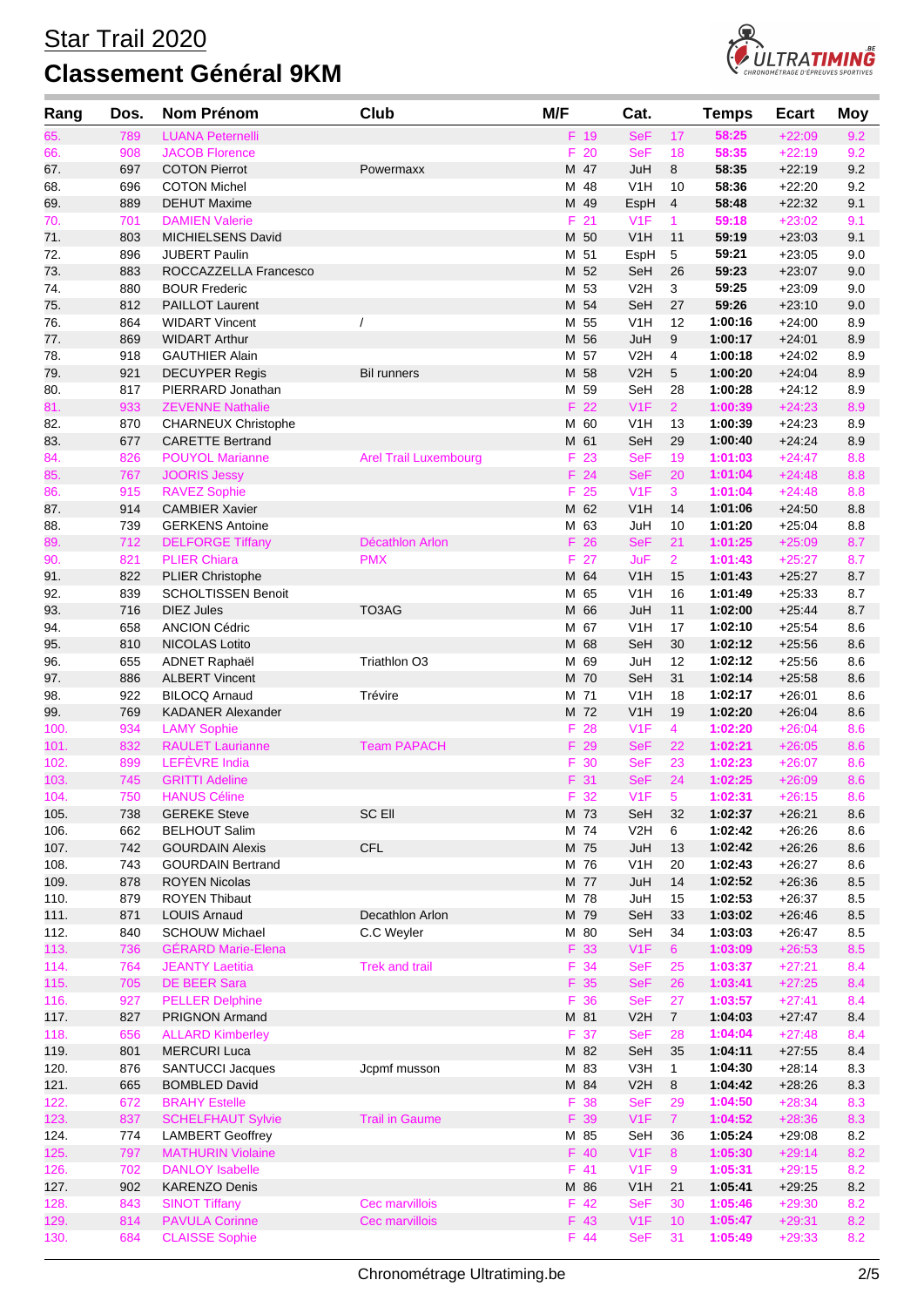## Star Trail 2020 **Classement Général 9KM**



| Rang         | Dos.       | <b>Nom Prénom</b>                                 | Club                     | M/F |              | Cat.                     |                | <b>Temps</b>       | <b>Ecart</b>         | Moy        |
|--------------|------------|---------------------------------------------------|--------------------------|-----|--------------|--------------------------|----------------|--------------------|----------------------|------------|
| 131.         | 777        | <b>LATTEUR Bénédicte</b>                          | <b>Running Concept</b>   |     | F 45         | V1F                      | 11             | 1:05:54            | $+29:38$             | 8.1        |
| 132.         | 823        | POELVOORDE Nora                                   | Arel tarim               |     | M 87         | SeH                      | 37             | 1:06:03            | $+29:47$             | 8.1        |
| 133.         | 811        | <b>NOISET Christopher</b>                         |                          |     | M 88         | SeH                      | 38             | 1:06:06            | $+29.50$             | 8.1        |
| 134.         | 891        | <b>JACQUET Gilles</b>                             |                          |     | M 89         | V <sub>2</sub> H         | 9              | 1:06:10            | $+29:54$             | 8.1        |
| 135.         | 807        | <b>MONSEU Francoise</b>                           | <b>RTH Habay</b>         |     | F 46         | V3F                      | $\overline{2}$ | 1:06:31            | $+30:15$             | 8.1        |
| 136.         | 724        | <b>FELLER Aline</b>                               |                          |     | F 47         | <b>SeF</b>               | 32             | 1:06:32            | $+30:16$             | 8.1        |
| 137.         | 844        | <b>SOETENS Benoit</b>                             |                          |     | M 90         | V2H                      | 10             | 1:06:47            | $+30:31$             | 8.0        |
| 138.         | 838        | <b>SCHILTZ Nadège</b>                             |                          |     | F 48<br>M 91 | <b>SeF</b><br>SeH        | 33             | 1:06:49<br>1:07:09 | $+30:33$             | 8.0        |
| 139.<br>140. | 680<br>715 | <b>CHARRON Raphael</b><br><b>DEVILLET Zohra</b>   |                          | F   | 49           | V <sub>1</sub> F         | 39<br>12       | 1:07:15            | $+30.53$<br>$+30:59$ | 8.0<br>8.0 |
| 141.         | 892        | <b>JIMENEZ Eva</b>                                |                          |     | F 50         | <b>EspF</b>              | $\mathbf{1}$   | 1:07:16            | $+31:00$             | 8.0        |
| 142.         | 894        | <b>SURBACK Amandine</b>                           |                          |     | F 51         | <b>EspF</b>              | $\overline{2}$ | 1:07:16            | $+31:00$             | 8.0        |
| 143.         | 890        | <b>HERMAN Justine</b>                             |                          |     | F 52         | <b>EspF</b>              | $\mathbf{3}$   | 1:07:17            | $+31:01$             | 8.0        |
| 144.         | 834        | <b>RÉMONT Olivier</b>                             |                          |     | M 92         | SeH                      | 40             | 1:07:25            | $+31:09$             | 8.0        |
| 145.         | 874        | <b>GREGOIRE Suzanne</b>                           | Co <sub>3</sub>          |     | F 53         | <b>SeF</b>               | 34             | 1:07:27            | $+31:11$             | 8.0        |
| 146.         | 654        | <b>ADAM Valérie</b>                               |                          | F   | 54           | <b>SeF</b>               | 35             | 1:07:28            | $+31:12$             | 8.0        |
| 147.         | 792        | <b>MARCHAND Anne-Françoise</b>                    |                          |     | F 55         | V2F                      | 1              | 1:07:31            | $+31:15$             | 7.9        |
| 148.         | 718        | <b>DUBOIS Thierry</b>                             |                          |     | M 93         | SeH                      | 41             | 1:07:49            | $+31:33$             | 7.9        |
| 149.         | 695        | <b>CORRILLON Nathalie</b>                         | <b>JCPMF</b>             |     | F 56         | V1F                      | 13             | 1:07:52            | $+31:36$             | 7.9        |
| 150.         | 728        | <b>FRANSSENS Sophie</b>                           | <b>JCPMF Musson</b>      | F.  | 57           | V2F                      | $\overline{2}$ | 1:07:53            | $+31:37$             | 7.9        |
| 151.         | 866        | <b>WOILLARD Valérie</b>                           |                          | F.  | 58           | V1F                      | 14             | 1:07:58            | $+31:42$             | 7.9        |
| 152.         | 755        | <b>HERMANN Christelle</b>                         |                          | F.  | 59           | <b>SeF</b>               | 36             | 1:08:04            | $+31:48$             | 7.9        |
| 153.<br>154. | 741<br>734 | <b>GOFFIN Julien</b><br><b>GENTILI Emilie</b>     |                          | F.  | M 94<br>60   | SeH<br><b>SeF</b>        | 42             | 1:08:05<br>1:08:30 | $+31:49$<br>$+32:14$ | 7.9<br>7.8 |
| 155.         | 913        | <b>GOUVERNEUR Laurent</b>                         |                          |     | M 95         | V1H                      | 37<br>22       | 1:08:30            | $+32:14$             | 7.8        |
| 156.         | 781        | <b>LEMAIRE Guy</b>                                | Europa Runners           | м   | 96           | V3H                      | $\overline{2}$ | 1:08:43            | $+32:27$             | 7.8        |
| 157.         | 657        | <b>AMAZIAS Mickael</b>                            |                          |     | M 97         | SeH                      | 43             | 1:08:49            | $+32:33$             | 7.8        |
| 158.         | 775        | <b>LAMBERT Serge</b>                              |                          |     | M 98         | V <sub>2</sub> H         | 11             | 1:08:55            | $+32:39$             | 7.8        |
| 159.         | 901        | <b>NORMAN Oliver</b>                              |                          |     | M 99         | SeH                      | 44             | 1:08:55            | $+32.39$             | 7.8        |
| 160.         | 935        | 935 N.n.                                          |                          |     | 1            |                          | $\mathbf{1}$   | 1:08:56            | $+32:40$             | 7.8        |
| 161.         | 783        | <b>LIBOTTE Laurence</b>                           |                          |     | F 61         | V1F                      | 15             | 1:08:58            | $+32:42$             | 7.8        |
| 162.         | 713        | <b>DELIGNIÈRE Caroline</b>                        |                          |     | F 62         | <b>SeF</b>               | 38             | 1:08:58            | $+32:42$             | 7.8        |
| 163.         | 760        | <b>JACQUET Alyssa</b>                             |                          |     | F 63         | <b>SeF</b>               | 39             | 1:09:03            | $+32:47$             | 7.8        |
| 164.         | 652        | <b>ADAM Hedwige</b>                               |                          |     | F 64         | <b>SeF</b>               | 40             | 1:09:11            | $+32:55$             | 7.8        |
| 165.         | 846        | <b>STORDER Elisabeth</b>                          | Runners club habay       |     | F 65         | <b>SeF</b>               | 41             | 1:09:11            | $+32:55$             | 7.8        |
| 166.         | 850        | <b>TESSE Vincent</b>                              | Trek&trail bertrix       |     | M 100        | SeH                      | 45             | 1:09:12            | $+32:56$             | 7.8        |
| 167.         | 766        | <b>JEROUVILLE Christina</b>                       | acbbs                    |     | F 66         | V2F                      | 3 <sup>1</sup> | 1:09:16            | $+33:00$             | 7.7        |
| 168.<br>169. | 683<br>872 | <b>CHRETIEN Gaelle</b><br><b>HAHAS Lyes</b>       | <b>Keep Cool</b>         | F   | 67<br>M 101  | <b>SeF</b><br>SeH        | 42<br>46       | 1:09:33<br>1:09:42 | $+33:17$<br>$+33.26$ | 7.7<br>7.7 |
| 170.         | 722        | <b>FAUCHER Franck</b>                             |                          |     | M 102        | V <sub>1</sub> H         | 23             | 1:09:44            | $+33.28$             | 7.7        |
| 171.         | 856        | VANDELOISE François                               | Keep cool we are running |     | M 103        | SeH                      | 47             | 1:09:52            | $+33:36$             | 7.7        |
| 172.         | 819        | <b>PIRLOT Alice</b>                               |                          |     | F 68         | <b>EspF</b>              | $\overline{4}$ | 1:10:01            | $+33:45$             | 7.7        |
| 173.         | 919        | <b>CONSTANT Richard</b>                           | Nicotorun                |     | M 104        | SeH                      | 48             | 1:10:47            | $+34.31$             | $7.6\,$    |
| 174.         | 920        | <b>OGER Pierre-Henry</b>                          | Nicotorun                |     | M 105        | SeH                      | 49             | 1:10:47            | $+34:31$             | 7.6        |
| 175.         | 905        | <b>ROCHET Christel</b>                            | Trek and trail           |     | F 69         | V1F                      | 16             | 1:10:50            | $+34:34$             | 7.6        |
| 176.         | 916        | <b>RAVEZ Emilie</b>                               |                          |     | F 70         | <b>SeF</b>               | 43             | 1:10:51            | $+34:35$             | 7.6        |
| 177.         | 686        | <b>CLEMENTE Patrick</b>                           | RTH Habay                |     | M 106        | V3H                      | 3              | 1:10:58            | $+34:42$             | $7.6\,$    |
| 178.         | 678        | <b>CARON Virginie</b>                             |                          |     | F 71         | V1F                      | 17             | 1:11:03            | $+34:47$             | 7.6        |
| 179.         | 744        | <b>GRACES Philippe</b>                            |                          |     | M 107        | V2H                      | 12             | 1:11:03            | $+34:47$             | 7.6        |
| 180.         | 887        | <b>HOULDINGER Pierre</b>                          | Schmir                   |     | M 108        | SeH                      | 50             | 1:11:23            | $+35:07$             | 7.5        |
| 181.         | 888        | <b>NUZZI Kev</b>                                  | Schmir                   |     | M 109        | SeH                      | 51             | 1:11:24            | $+35:08$             | $7.5\,$    |
| 182.<br>183. | 719<br>682 | <b>D'AGOSTINO Avrile</b><br><b>CHEVIGNE Julie</b> |                          |     | F 72<br>F 73 | <b>SeF</b><br><b>SeF</b> | 44<br>45       | 1:11:45<br>1:11:56 | $+35:29$<br>$+35:40$ | 7.5<br>7.5 |
| 184.         | 798        | <b>MAUER Marie-José</b>                           |                          |     | F 74         | <b>SeF</b>               | 46             | 1:11:57            | $+35:41$             | 7.5        |
| 185.         | 669        | <b>BOUTAY Emilie</b>                              |                          |     | F 75         | <b>SeF</b>               | 47             | 1:12:26            | $+36:10$             | 7.4        |
| 186.         | 762        | <b>JAMOTTE Amélie</b>                             |                          |     | F 76         | <b>SeF</b>               | 48             | 1:12:27            | $+36:11$             | 7.4        |
| 187.         | 693        | <b>CORDONNIER Frédérique</b>                      |                          |     | F 77         | <b>SeF</b>               | 49             | 1:12:30            | $+36:14$             | 7.4        |
| 188.         | 861        | <b>WIDART Charline</b>                            |                          |     | F 78         | <b>JuF</b>               | 3 <sup>1</sup> | 1:12:45            | $+36:29$             | 7.4        |
| 189.         | 708        | <b>DECALF Vincent</b>                             |                          |     | M 110        | V2H                      | 13             | 1:12:54            | $+36:38$             | $7.4$      |
| 190.         | 828        | PUENTE-CASTAN Frank                               | The Mullerthal Family    |     | M 111        | V2H                      | 14             | 1:12:55            | $+36.39$             | 7.4        |
| 191.         | 670        | <b>BOUVIER Katia</b>                              |                          |     | F 79         | <b>SeF</b>               | 50             | 1:13:05            | $+36:49$             | 7.3        |
| 192.         | 784        | <b>LICHTFUS Amandine</b>                          |                          |     | F 80         | <b>SeF</b>               | 51             | 1:13:06            | $+36:50$             | 7.3        |
| 193.         | 833        | <b>REISEN Katia</b>                               |                          |     | F 81         | <b>SeF</b>               | 52             | 1:13:27            | $+37:11$             | 7.3        |
| 194.         | 754        | <b>HENNUS Alix</b>                                |                          |     | F 82         | <b>SeF</b>               | 53             | 1:14:04            | $+37:48$             | 7.2        |
| 195.         | 847        | <b>SWITTEN Michael</b>                            |                          |     | M 112        | V2H                      | 15             | 1:14:11            | $+37:55$             | $7.2\,$    |
| 196.         | 752        | <b>HEINE Christophe</b>                           |                          |     | M 113        | V2H                      | 16             | 1:14:12            | $+37:56$             | 7.2        |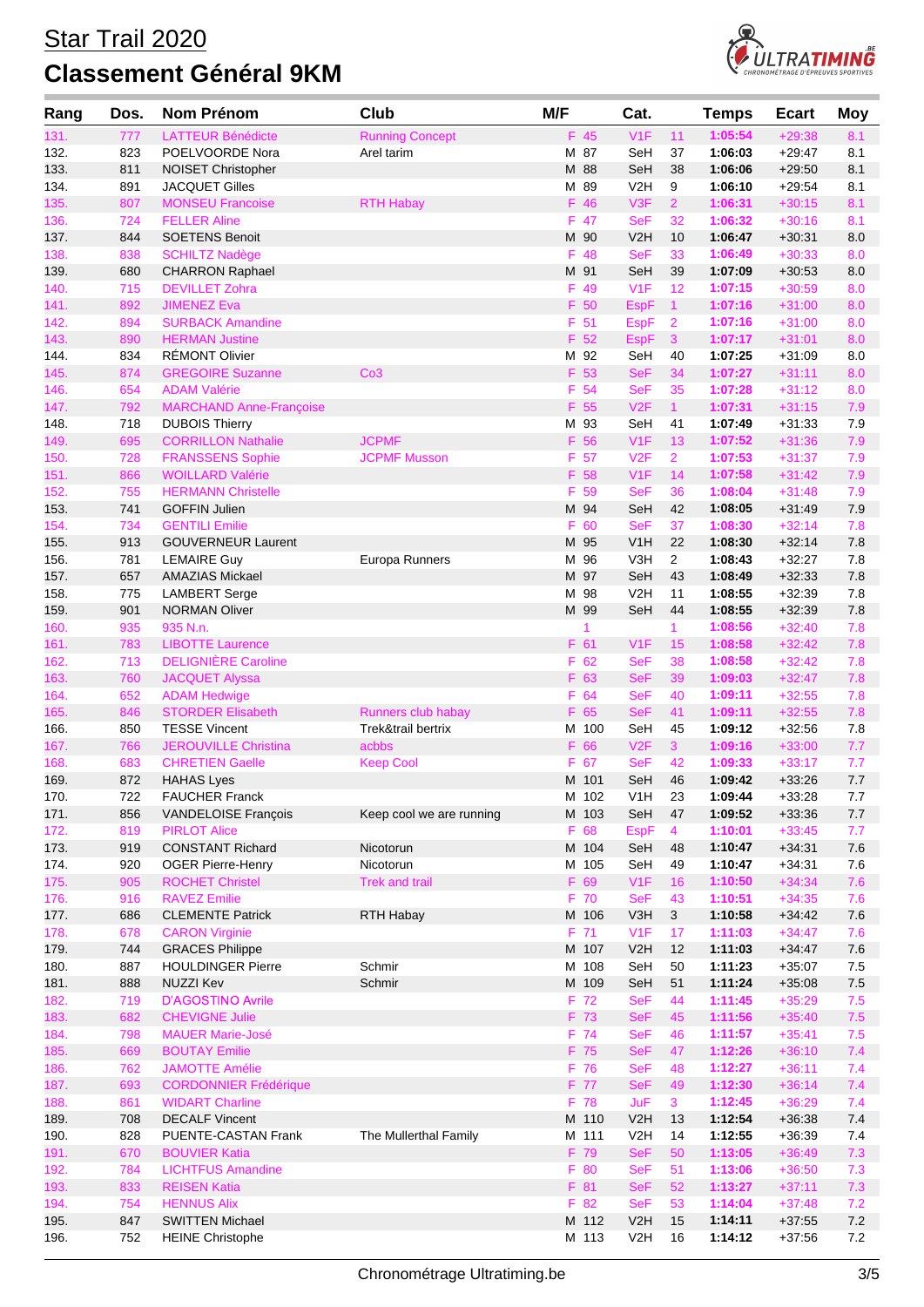

| Rang         | Dos.       | Nom Prénom                                  | Club                           | M/F     | Cat.                |                 | <b>Temps</b>       | <b>Ecart</b>         | Moy        |
|--------------|------------|---------------------------------------------|--------------------------------|---------|---------------------|-----------------|--------------------|----------------------|------------|
| 197.         | 809        | <b>NEMRY Lisa</b>                           |                                | F 83    | <b>SeF</b>          | 54              | 1:14:16            | $+38:00$             | 7.2        |
| 198.         | 653        | <b>ADAM Magali</b>                          |                                | F.      | V1F<br>84           | 18              | 1:14:38            | $+38:22$             | 7.2        |
| 199.         | 815        | <b>PECHEUX Isabelle</b>                     | Les gazelles de rossignol      | F 85    | V1F                 | 19              | 1:14:38            | $+38:22$             | 7.2        |
| 200.         | 676        | CALANDE Jérémy                              |                                | M 114   | SeH                 | 52              | 1:14:43            | $+38:27$             | 7.2        |
| 201.         | 740        | <b>GOBERT Sophie</b>                        |                                | F 86    | <b>SeF</b>          | 55              | 1:14:44            | $+38:28$             | 7.2        |
| 202.         | 704        | <b>DASNOY Priscillia</b>                    |                                | F 87    | <b>SeF</b>          | 56              | 1:14:53            | $+38:37$             | 7.2        |
| 203.         | 816        | <b>PICARD Elodie</b>                        |                                | F 88    | <b>SeF</b>          | 57              | 1:15:52            | $+39:36$             | 7.1        |
| 204.         | 717        | DOYE Jordan                                 |                                | M 115   | SeH                 | 53              | 1:16:04            | $+39.48$             | 7.0        |
| 205.         | 770        | <b>KHELIFA Myriam</b>                       |                                | F 89    | <b>SeF</b>          | 58              | 1:16:06            | $+39:50$             | 7.0        |
| 206.         | 731        | <b>GARDIEN Martine</b>                      |                                | F       | 90<br>V2F           | $\overline{4}$  | 1:17:20            | $+41:04$             | 6.9        |
| 207.         | 910        | <b>DASNOY Freddy</b>                        |                                | M 116   | V <sub>2</sub> H    | 17              | 1:17:20            | $+41:04$             | 6.9        |
| 208.         | 685        | <b>CLEMENT Nolwenn</b>                      |                                | F 91    | JuF                 | 4               | 1:17:32            | $+41:16$             | 6.9        |
| 209.         | 765        | <b>GELHAIS Luna</b>                         |                                | F 92    | JuF                 | 5               | 1:17:56            | $+41:40$             | 6.9        |
| 210.         | 651        | <b>ABSIL Frederic</b>                       |                                | M 117   | V1H                 | 24              | 1:18:19            | $+42:03$             | 6.8        |
| 211.         | 855        | <b>TOURNEUR Océane</b>                      |                                | F 93    | <b>EspF</b>         | $\overline{5}$  | 1:18:29            | $+42:13$             | 6.8        |
| 212.         | 706        | <b>DE MAERTELEIRE Isabelle</b>              |                                | F       | 94<br>V2F           | 5               | 1:18:42            | $+42:26$             | 6.8        |
| 213.         | 881        | <b>RPUSSEAUX Sabine</b>                     |                                | F.      | V2F<br>95           | $6^{\circ}$     | 1:18:42            | $+42:26$             | 6.8        |
| 214.         | 758        | <b>HUTLET Céline</b>                        |                                | F 96    | <b>SeF</b>          | 59              | 1:19:33            | $+43:17$             | 6.7        |
| 215.         | 926        | <b>ZITELLA Carine</b>                       |                                | F 97    | V2F                 | $\mathbf{7}$    | 1:19:34            | $+43:18$             | 6.7        |
| 216.         | 757        | <b>HUSQUINET Dorothée</b>                   |                                | F.      | V1F<br>98           | 20              | 1:19:35            | $+43:19$             | 6.7        |
| 217.         | 882        | <b>AUGER Sophie</b>                         |                                | F.      | 99<br>V1F           | 21              | 1:19:35            | $+43:19$             | 6.7        |
| 218.         | 790        | <b>LUSSIEZ Floriane</b>                     |                                | F       | V1F<br>100          | 22              | 1:19:47            | $+43:31$             | 6.7        |
| 219.         | 863        | <b>WIDART Valerie</b>                       |                                | F 101   | V1F                 | 23              | 1:19:56            | $+43:40$             | 6.7        |
| 220.         | 707        | DE MARNEFFE Marie-Helene                    | liévres et tortues             |         | V2F<br>F 102        | 8               | 1:20:01            | $+43:45$             | 6.7        |
| 221.         | 805        | <b>MOHY Olivier</b>                         | Running Concept - Coaching     | M 118   | V <sub>1</sub> H    | 25              | 1:20:11            | $+43:55$             | 6.7        |
| 222.         | 776        | <b>LASSERONT Lorrie</b>                     |                                |         | F 103<br><b>SeF</b> | 60              | 1:20:28            | $+44:12$             | 6.7        |
| 223.         | 687        | <b>CLOQUETTE Stephanie</b>                  |                                |         | F 104<br>V1F        | 24              | 1:20:44            | $+44:28$             | 6.6        |
| 224.         | 849        | <b>TELLIER Jean François</b>                |                                | M 119   | V1H                 | 26              | 1:20:45            | $+44.29$             | 6.6        |
| 225.         | 808        | NAZRI Safwan                                |                                | M 120   | SeH                 | 54              | 1:21:17            | $+45.01$             | 6.6        |
| 226.         | 873        | <b>SIMON Pascale</b>                        | Co <sub>3</sub>                |         | V2F<br>F 105        | 9               | 1:23:55            | $+47:39$             | 6.4        |
| 227.         | 912        | <b>MARTENS Isabelle</b>                     |                                |         | F 106<br>V2F        | 10 <sup>1</sup> | 1:23:56            | $+47:40$             | 6.4        |
| 228.         | 930<br>931 | <b>RAMLOT Carmen</b>                        |                                | M 121   | V1F<br>F 107        | 25              | 1:25:41            | $+49:25$             | 6.3        |
| 229.<br>230. | 796        | <b>DERARD Mathieu</b>                       | <b>JCPMF MUSSON</b>            | M 122   | SeH<br>V2H          | 55<br>18        | 1:25:42<br>1:26:19 | $+49:26$<br>$+50:03$ | 6.3<br>6.2 |
| 231.         | 895        | MATHU Jean-François<br><b>RETER Quentin</b> |                                | M 123   | EspH                | 6               | 1:26:45            | $+50.29$             | 6.2        |
| 232.         | 907        | <b>QUOIRIN Alysson</b>                      |                                | F 108   | <b>EspF</b>         | 6               | 1:26:46            | $+50:30$             | 6.2        |
| 233.         | 660        | <b>AVIVA Rübel</b>                          |                                | $F - 1$ | <b>SeF</b>          | 61              | <b>NP</b>          | $-36:16$             |            |
| 234.         | 661        | <b>BAUDSON Nicolas</b>                      |                                | M -1    | SeH                 | 56              | ΝP                 | $-36:16$             |            |
| 235.         | 663        | <b>BERTRAND Philippe</b>                    |                                | $M - 1$ | V <sub>1</sub> H    | 27              | <b>NP</b>          | $-36:16$             |            |
| 236.         | 664        | <b>BETRANCOURT Pascal</b>                   |                                | $M - 1$ | V2H                 | 19              | ΝP                 | $-36:16$             |            |
| 237.         | 668        | <b>BOULANGER Jordan</b>                     |                                | $M -1$  | SeH                 | 57              | <b>NP</b>          | $-36:16$             |            |
| 238.         | 671        | <b>BRACONNIER Ethan</b>                     | TO3AG                          | $M -1$  | JuH                 | 16              | <b>NP</b>          | $-36:16$             |            |
| 239.         | 675        | <b>BUTTAZZONI Gianni</b>                    |                                | $M -1$  | V <sub>1</sub> H    | 28              | <b>NP</b>          | $-36:16$             |            |
| 240.         | 679        | CHAN Shao-Wei                               |                                | $M -1$  | SeH                 | 58              | <b>NP</b>          | $-36:16$             |            |
| 241.         | 681        | <b>CHAVANT Mathieu</b>                      |                                | $M - 1$ | SeH                 | 59              | <b>NP</b>          | $-36:16$             |            |
| 242.         | 688        | <b>COHRS Charlotte</b>                      | <b>Redrock Climbing Center</b> | $M -1$  | SeH                 | 60              | <b>NP</b>          | $-36:16$             |            |
| 243.         | 692        | <b>COPPIN Clément</b>                       | Les Braquets de La Semois      | $M -1$  | SeH                 | 61              | <b>NP</b>          | $-36:16$             |            |
| 244.         | 694        | <b>CORNET Manon</b>                         |                                | $F - 1$ | <b>SeF</b>          | 62              | <b>NP</b>          | $-36:16$             |            |
| 245.         | 698        | <b>COUSET Katia</b>                         |                                | $F - 1$ | V3F                 | 3 <sup>1</sup>  | <b>NP</b>          | $-36:16$             |            |
| 246.         | 699        | <b>CUPARDO Salvatore</b>                    |                                | $M -1$  | V <sub>2</sub> H    | 20              | <b>NP</b>          | $-36:16$             |            |
| 247.         | 710        | <b>DEGEYE Pascal</b>                        |                                | $M -1$  | V2H                 | 21              | <b>NP</b>          | $-36:16$             |            |
| 248.         | 714        | <b>DÉOM Sophie</b>                          |                                | $F - 1$ | V1F                 | 26              | <b>NP</b>          | $-36:16$             |            |
| 249.         | 721        | <b>FAFCHAMPS Virginie</b>                   |                                | $F - 1$ | V1F                 | 27              | <b>NP</b>          | $-36:16$             |            |
| 250.         | 723        | <b>FEKETE Caroline</b>                      |                                | $F - 1$ | V2F                 | 11              | <b>NP</b>          | $-36:16$             |            |
| 251.         | 727        | <b>FOURMAN Marc</b>                         |                                | $M - 1$ | V2H                 | 22              | <b>NP</b>          | $-36:16$             |            |
| 252.         | 735        | <b>GEORGES Caroline</b>                     |                                | $F - 1$ | V1F                 | 28              | <b>NP</b>          | $-36:16$             |            |
| 253.         | 751        | <b>HECK Gina</b>                            |                                | $F - 1$ | <b>SeF</b>          | 63              | <b>NP</b>          | $-36:16$             |            |
| 254.         | 753        | <b>HEINRICHS Sophie</b>                     |                                | $F - 1$ | <b>SeF</b>          | 64              | <b>NP</b>          | $-36:16$             |            |
| 255.         | 778        | LE BUSSY Fanny                              |                                | $F - 1$ | <b>SeF</b>          | 65              | NP                 | $-36:16$             |            |
| 256.         | 779        | <b>LEDRU Florence</b>                       |                                | $F - 1$ | <b>EspF</b>         | 7 <sup>7</sup>  | <b>NP</b>          | $-36:16$             |            |
| 257.         | 780        | <b>LEFEBVRE Christine</b>                   |                                | $F - 1$ | V1F                 | 29              | <b>NP</b>          | $-36:16$             |            |
| 258.         | 794        | <b>MASSON Marie</b>                         |                                | $F - 1$ | <b>SeF</b>          | 66              | <b>NP</b>          | $-36:16$             |            |
| 259.         | 795        | <b>MATHIEU Lilian</b>                       |                                | $M -1$  | V1H                 | 29              | <b>NP</b>          | $-36:16$             |            |
| 260.         | 799        | <b>MEDERNACH Mike</b>                       |                                | $M -1$  | V <sub>1</sub> H    | 30              | <b>NP</b>          | $-36:16$             |            |
| 261.         | 800        | <b>MEDERNACH Patrick</b>                    |                                | $M - 1$ | V <sub>1</sub> H    | 31              | <b>NP</b>          | $-36:16$             |            |
| 262.         | 802        | <b>MEYER Laura</b>                          | <b>Powermaxx</b>               | $F - 1$ | <b>SeF</b>          | 67              | <b>NP</b>          | $-36:16$             |            |